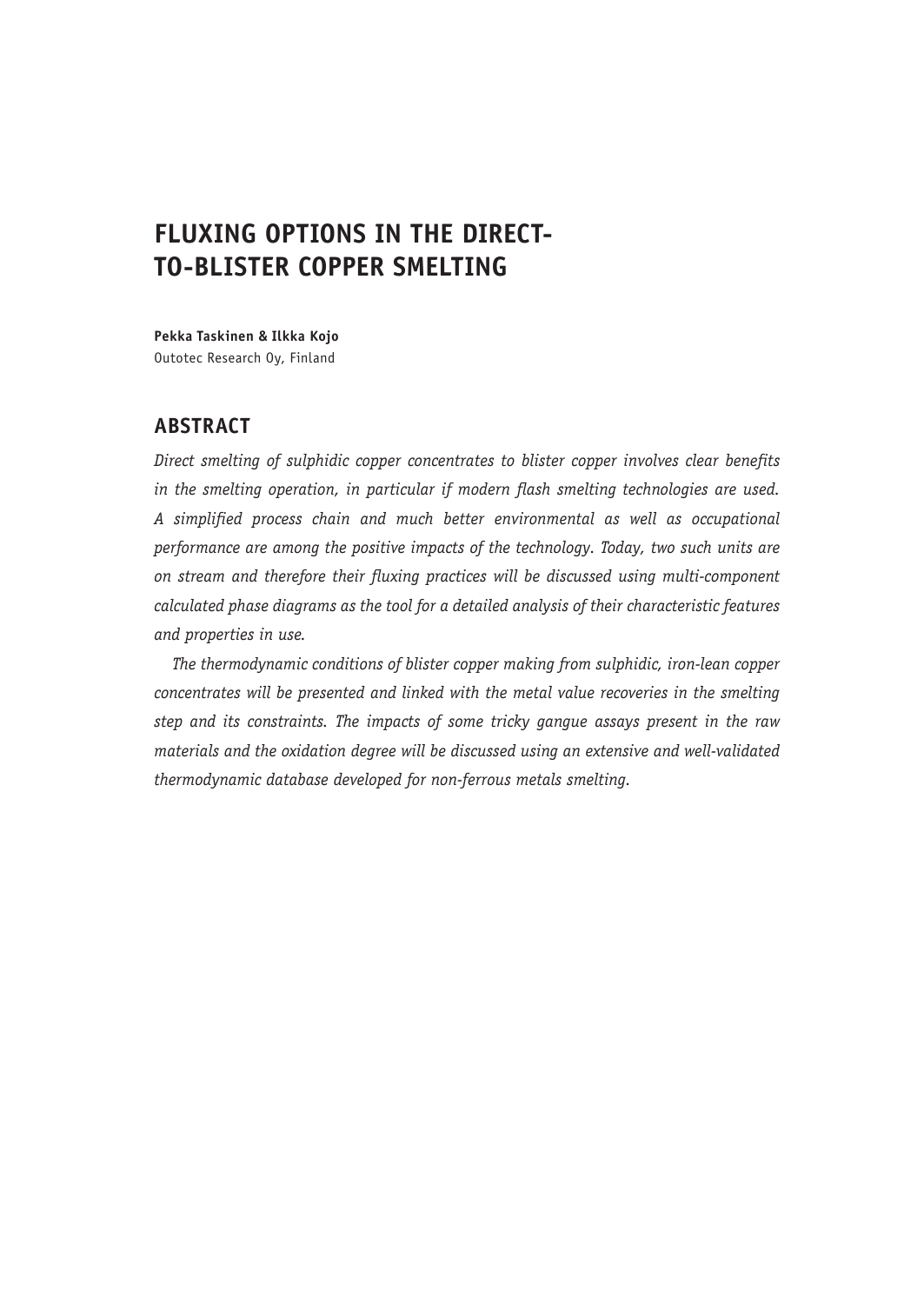## **INTRODUCTION**

It is foreseen, that in the near future more and more copper is produced by using Outotec's Blister Flash Smelting, i.e. the Flash Converting and the Direct-to-Blister Flash Smelting technologies. In fact, their share in copper production has recently been growing rapidly and the capacity of installed applications by the end of 2008 is about 1,3 million tons of copper annually. Outotec estimates that the annual Blister Flash Smelting capacity will exceed 2 million tons copper before the year 2015.

Flash Converting is a proven, high efficiency and environmentally superior technology, which is currently used in Kennecott Utah Copper Corp. (KUC) in USA and in Yanggu Xiangguang Copper Co. in China. In that process, the blister smelting is carried out using solidified, high-grade copper matte as the raw material, which allows a wide freedom in the flux selection. Due to the nature of the high-grade copper matte containing only a few percent of iron, it will form a small amount of slag in the converting process. Calcium ferrite slag is used in both the existing references, mainly because of its much better ability to remove arsenic as compared to silicate-based slags. In case of the Direct-to-Blister Smelting, the concentrate assay largely determines the quality and composition of the primary slag. Thus it is important to take into account the slag chemistry and physical properties of the slag already in the process design phase, where the fluxing strategy is defined.

This paper first gives a short overview of the Direct-to-Blister Flash Smelting process and the current reference operations and then concentrates more deeply in the slag type selection and chemistry in various Direct-to-Blister processes.

## **DIRECT-TO-BLISTER FLASH SMELTING**

The history of making blister copper in a Flash Smelting Furnace dates back to the late 1960's, when Outotec's predecessor Outokumpu first piloted the Direct-to-Blister idea. It was shown, that the Direct-to-Blister concept is technically feasible for almost all sulphidic copper concentrates; the economical feasibility does not allow to use, however, the concept for low grade copper concentrates. The first commercial scale application was commissioned at KGHM Polska Miedz' Głogow 2 smelter, Poland in 1978, where the concentrate is lean in iron, but also relatively low in copper [1]. At Olympic Dam smelter (OD), Australia, where the process was commissioned in 1988, the high-grade copper concentrate was an optimal raw material for the Direct-to-Blister smelting [2]. In 1999 the first smelter was replaced with a new line, and the original production capacity was almost quadrupled. The next commissioning of a Direct-to-Blister Flash Smelting line will take place in 2008 at Konkola Copper Mines Plc. (KCM) in Zambia [3], where the concentrate is lean in iron and sulphur, but rich in silica. The raw material also contains a significant amount of cobalt.

The advantages of the Direct-to-Blister smelting are obvious. Being a continuous process in a fully closed vessel, it provides a good basis for the process and emission control, as the ladle transportation of molten matte and a large number of converters are eliminated, and sources for fugitive emissions are minimized and makes it easier to capture the fugitives, too. With direct blister making in a single vessel, the decrease in investment and maintenance costs compared to a two-step processing are also obvious. In addition to that, the investment and operation costs of the acid plant are low, because of the stable and continuous, high-strength  $SO_2$  gas flow, from which sulphur dioxide can be captured effectively [4].

A simplified process flow sheet of the references mentioned above is given Figure 1. In the smelter, the concentrate is first dried and then fed into the Flash Smelting furnace with the appropriate flux and oxygen-enriched air. The process temperature is controlled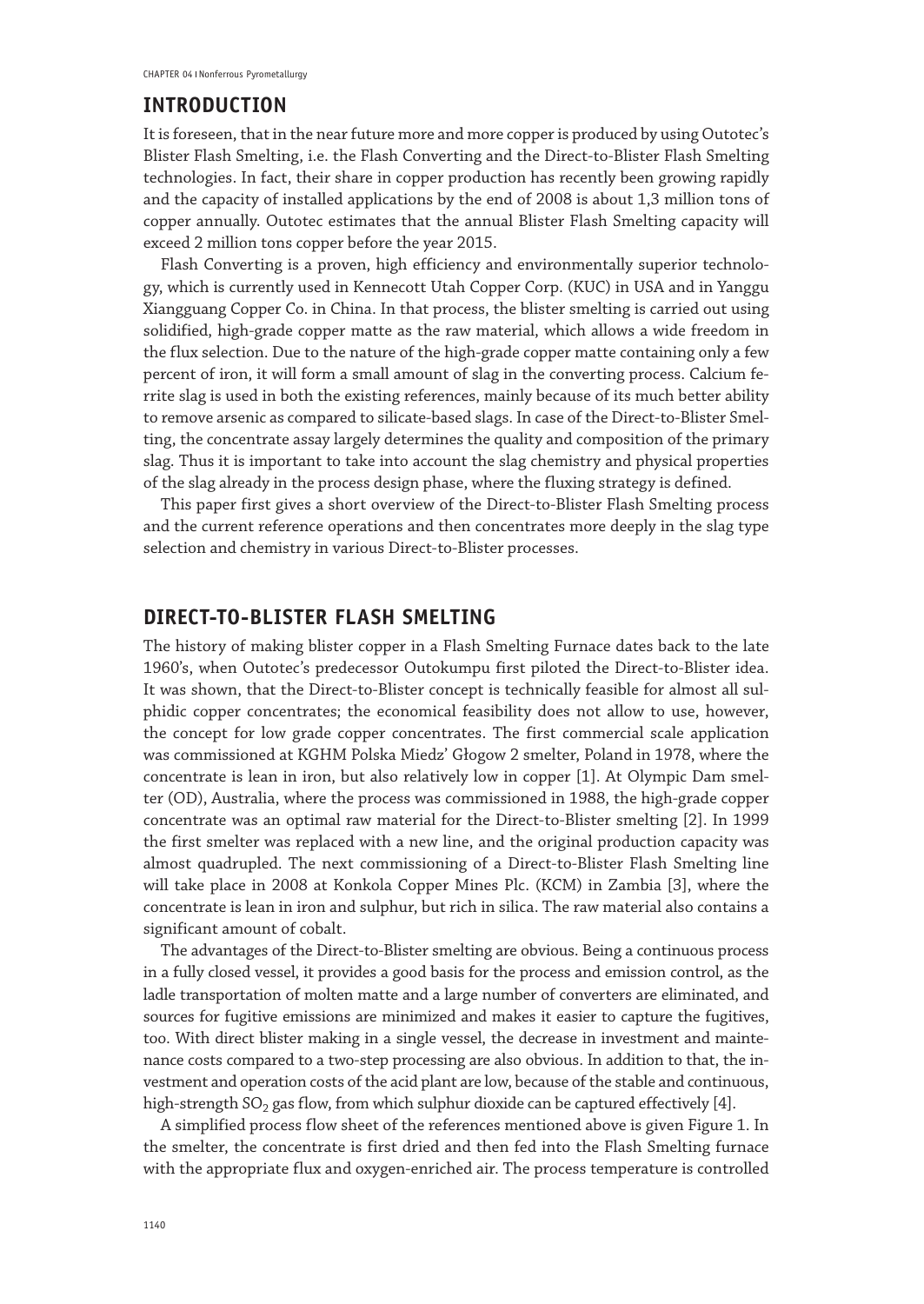by the oxygen enrichment degree of process air. In reaction shaft the concentrate particles ignite rapidly and react with oxygen and form blister copper, slag and  $SO_2$ -rich gas. The particles are separated from the gas stream in the settler, where they form blister and slag layer thus completing the reactions of sulphides, their oxidation products and the flux. The gas rich in  $SO<sub>2</sub>$  is further taken trough a waste heat boiler, where the heat content of the gas is recovered. Part of the flue dust is recovered in the waste heat boiler, after which the gas is cleaned in an electrostatic precipitator before it is fed into the gas cleaning section of the sulphuric acid plant and finally into the conversion, where the  $SO_2$ is recovered as sulphuric acid.



Figure 1: Direct-to-Blister Flash Smelting

Blister copper is tapped out of the settler and is taken either directly or transported in ladles into anode furnaces. In all the above-mentioned references the slag is taken via launders into a slag-cleaning furnace, where at least a part of its copper values is recovered.

This is the point, where the above-mentioned reference processes diverge: in Głogow 2 smelter the slag is reduced to a point, where it contains only about 0.5 % Cu and can be discarded. Therefore, metallic product of the slag cleaning furnace contains 5-10 % Fe and 12-18 % Pb, which are removed in a separate *iron converting vessel* before the copper is fed into anode furnace. In the Olympic Dam smelter, the slag is reduced to a point, where iron content of the blister remains low enough so that it can be fed directly into the anode furnaces via launders. Here, however, the slag still contains some percentage of copper and it is treated in a slag concentrator, where rest of the copper is recovered as a slag concentrate and fed back into the smelting furnace. In KCM's Nchanga smelter, the Flash Smelting furnace slag is first reduced in a slag-cleaning furnace to a degree, where iron content of the forming blister is low enough allowing treatment in the anode furnace together with the Flash Smelting blister. The residual copper is recovered in a second electric furnace, where also cobalt contained in the slag is captured as a cobalt-alloy, a valuable by-product. In the future it is possible to increase the cobalt recovery with an additional cobalt recovery furnace, which may be installed parallel to the existing cobalt recovery furnace.

The differences of the slag treatment technologies in the above-mentioned examples are not only due to the differences in the slag chemistry, but also other aspects have to be taken into account in the process route selection. However, the fluxing chemistry must be taken into account in the process design. In the following chapters, the slag fluxing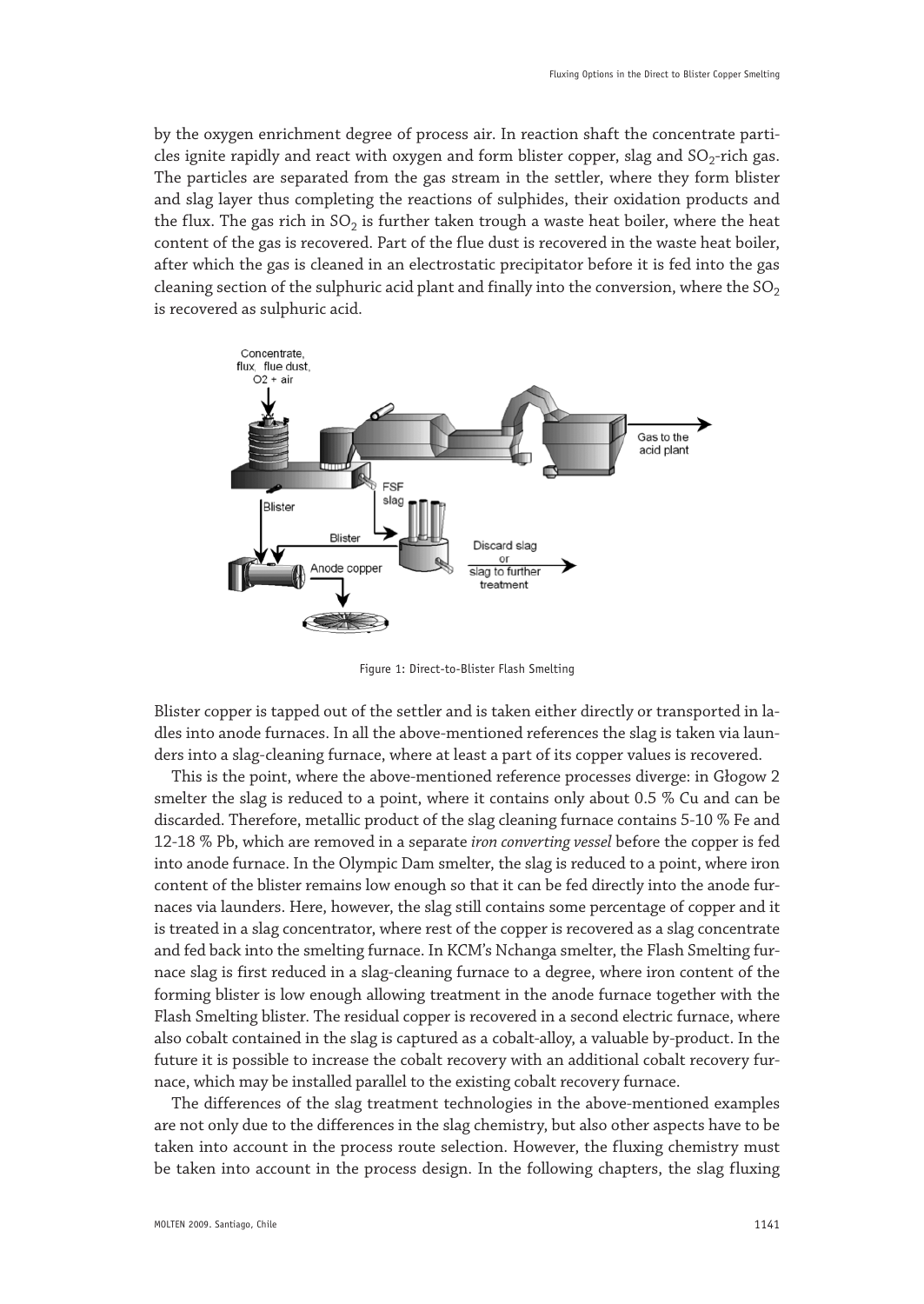practices will be discussed using thermodynamics and calculated, multi-component phase diagrams as a tool for a detailed analysis of their characteristic features, as well as their properties in use.

# **THERMODYNAMICS OF THE SLAGS**

This paper also describes the status of an extensive thermodynamic database in oxide and sulphide systems, which was initiated 20 years ago [5]. The chemical equilibrium of a system is determined by minimising its Gibbs energy with respect to the amounts and compositions of all phases, which might form.

## **Models and Experimental Data**

The liquid oxide ('slag') phase in the database is modelled in terms of a series of non-ideally interacting species, either pure oxides, such as CaO and  $SiO<sub>2</sub>$ , or associated species, such as  $CaSiO<sub>3</sub>$  and  $Ca<sub>2</sub>SiO<sub>4</sub>$ , used to take account of sharp changes in the thermodynamic properties of the liquid phase at particular compositions. The *associate* model [6] is conceptually simple, flexible and, unlike other models, which were tested, has no trouble representing amphoteric oxides and no tendency to predict spurious miscibility gaps.

Crystalline solution phases, such as those with the spinel, halite, olivine and pyroxene structures are represented using the compound energy model in which ionic species are assumed to mix independently on a series of separate sublattices. The application of this model to solid oxides is discussed in detail elsewhere [7].

| Systems                                                                 | Current Database (vers. 6.0)                                                                                                                                                            |  |  |
|-------------------------------------------------------------------------|-----------------------------------------------------------------------------------------------------------------------------------------------------------------------------------------|--|--|
| Oxide base system                                                       | Na <sub>2</sub> 0-K <sub>2</sub> 0-Ca0-Fe-0-Mg0-Al <sub>2</sub> 0 <sub>3</sub> -Si0 <sub>2</sub> -S                                                                                     |  |  |
| Matte/metal oxide base system                                           | Co-Cu-Fe-Ni-O-S                                                                                                                                                                         |  |  |
| Sub-sets of oxide base system                                           |                                                                                                                                                                                         |  |  |
| CaF <sub>2</sub>                                                        | $CaF2$ -CaO-Al <sub>2</sub> O <sub>3</sub> -SiO <sub>2</sub>                                                                                                                            |  |  |
| Ba0, La <sub>2</sub> 0 <sub>3</sub> , Sr0, U0 <sub>2</sub> <sup>*</sup> | Ba0-Ca0-Sr0-Al <sub>2</sub> 0 <sub>3</sub> -La <sub>2</sub> 0 <sub>3</sub> -Si0 <sub>2</sub> -U0 <sub>2</sub>                                                                           |  |  |
| $Co-0$                                                                  | CaO-CoO-Fe-O-MgO-Al <sub>2</sub> O <sub>3</sub> -SiO <sub>2</sub>                                                                                                                       |  |  |
| $Cr-0$                                                                  | CaO-Cr-Fe-O-MgO-Al <sub>2</sub> O <sub>3</sub> -SiO <sub>2</sub>                                                                                                                        |  |  |
| $Cu-0$                                                                  | CaO-Cu-Fe-O-MqO-Al <sub>2</sub> O <sub>3</sub> -SiO <sub>2</sub>                                                                                                                        |  |  |
| Mn0                                                                     | CaO-Fe-O-MgO-MnO-Al <sub>2</sub> O <sub>3</sub> -SiO <sub>2</sub>                                                                                                                       |  |  |
| $Nb2O5$ *                                                               | CaO-Cr-Fe-O-MgO-Al2O3-SiO2-Nb2O5                                                                                                                                                        |  |  |
| N <sub>i</sub> 0                                                        | CaO-Fe-O-MqO-NiO-Al <sub>2</sub> O <sub>3</sub> -SiO <sub>2</sub>                                                                                                                       |  |  |
| $P_2O_5$                                                                | CaO-Fe-O-MgO-Al <sub>2</sub> O <sub>3</sub> -SiO <sub>2</sub> -P <sub>2</sub> O <sub>5</sub>                                                                                            |  |  |
| Pb0 and ZnO                                                             | CaO-Fe-O-PbO-ZnO-Al <sub>2</sub> O <sub>3</sub> -SiO <sub>2</sub>                                                                                                                       |  |  |
| $Zr02$ and $V205$                                                       | Na20-Ca0-Mg0-Al203-Si02-Zr02-V205                                                                                                                                                       |  |  |
| $B_2O_3$ and Li <sub>2</sub> 0                                          | Li2O-Na <sub>2</sub> O-B <sub>2</sub> O <sub>3</sub> -SiO <sub>2</sub> , Na <sub>2</sub> O-CaO-Fe-O-MgO-Al <sub>2</sub> O <sub>3</sub> -B <sub>2</sub> O <sub>3</sub> -SiO <sub>2</sub> |  |  |
| Pressure dependence                                                     | $CaO-Fe-O-MqO-Al2O3-SiO2$                                                                                                                                                               |  |  |
| Trace anion database $OH^-$ & $CO_3$ <sup>2-</sup>                      | CaO-Fe-O-MgO-Al <sub>2</sub> O <sub>3</sub> -SiO <sub>2</sub> and Na <sub>2</sub> O-SiO <sub>2</sub>                                                                                    |  |  |
| Viscosity of liquid oxide                                               | Na2O-CaO-Fe-O-MgO-Al <sub>2</sub> O <sub>3</sub> -SiO <sub>2</sub>                                                                                                                      |  |  |

Table 1: Current coverage of the Mtox database

\* Binary systems only completed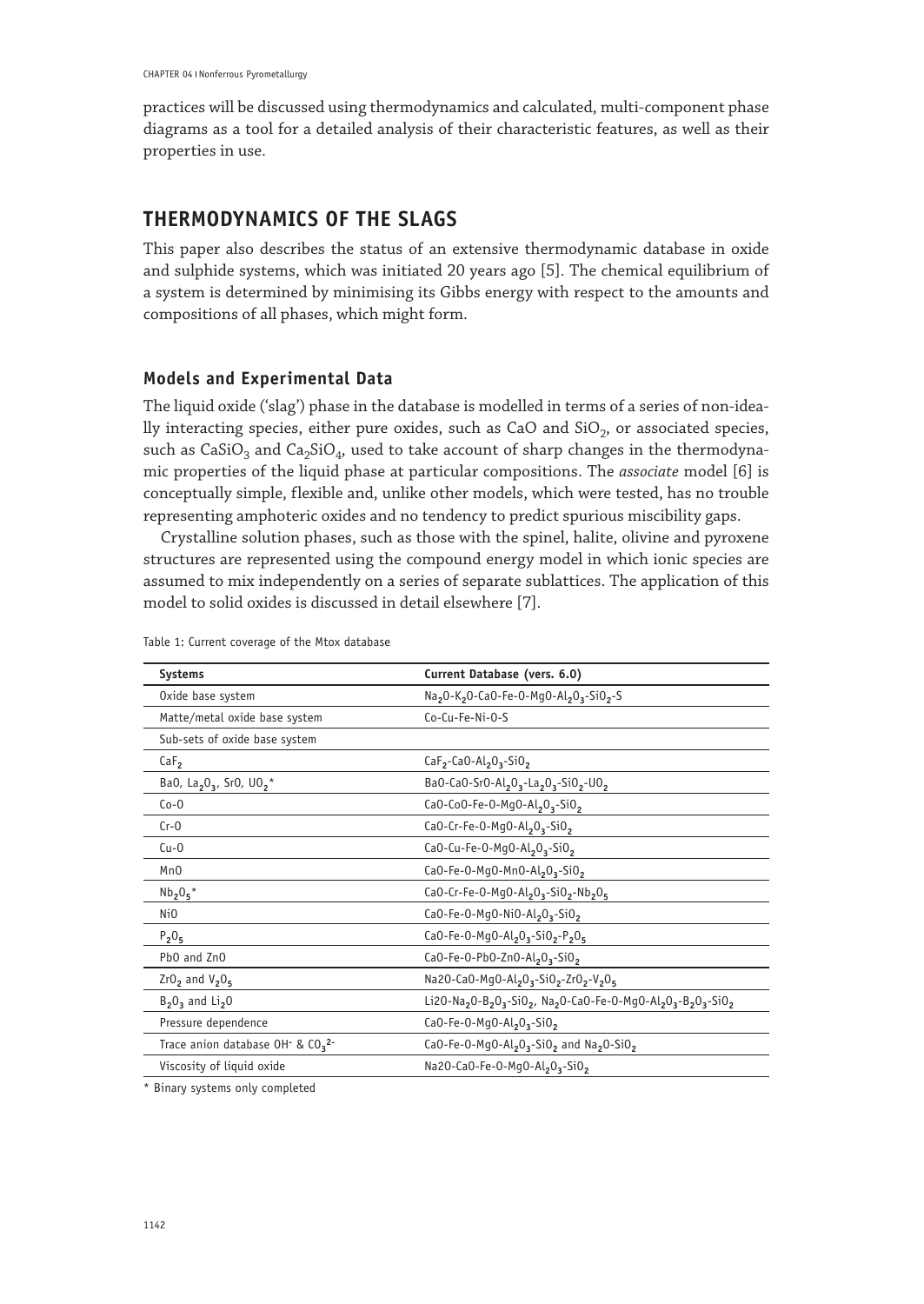#### **Thermodynamic Solver and the Database**

The phase equilibrium calculations were carried out using thermo-chemical modelling package MTDATA [8], written at the National Physical Laboratory (NPL). MTDATA is a stand-alone package able to perform calculations appropriate to large multi-component systems containing many different types of phase, such as slags, mattes, alloys, gases and aqueous solutions, with exceptional reliability. Facilities are provided for the generation, manipulation, storage and retrieval of thermodynamic data, for plotting results in a variety of different ways including binary, ternary, multi-component and predominance area diagrams and for linking to other process modelling software. Non-equilibrium calculations can be undertaken by omitting phases or placing restrictions on the distribution of components.

The current content of the extensive oxide and sulphide database Mtox developed particularly for use with MTDATA is described in Table I. As the applications of Mtox are in non-ferrous and ferrous smelting and refining slags, the thermodynamic components of the database are typically slag-forming oxides, such as CaO and  $SiO<sub>2</sub>$ , and not their elements. In limited cases metallic components are included in the database, thus enabling calculations from a pure metallic composition, an alloy, to a fully oxidic one. Copper is a typical metal in this category, because its oxide systems form a molten state immiscibility area, a miscibility gap, at temperatures where copper smelting is carried out. An exception is the sulphide subset, where the system components are the elements.

## **DIRECT-TO-BLISTER FLASH SMELTING SLAGS**

The basic assay of the copper smelting slags is generated by the components Fe-Cu-O-SiO<sub>2</sub> or  $Cu<sub>2</sub>O-FeO-Fe<sub>2</sub>O<sub>3</sub>-SiO<sub>2</sub>$ . Gangue components in copper concentrates add some refractory substances into the component list, such as  $Al_2O_3$ , CaO and alkali metal oxides. Depending on the raw material basis, the slags may contain significant fractions of lead or zinc oxides, as well as impurities, as As and Sb oxides. In addition the slag assay, an important operational variable as to the copper concentration in the slag is oxidation degree of the smelting charge, or simply sulphur concentration of the blister copper produced, see Table 2.

| Slag $(\%)$      | 0D    | KUC            | <b>KGHM</b> | KCM(a) | KCM(b) |
|------------------|-------|----------------|-------------|--------|--------|
| Fe               | 32.5  | 42             | 6.4         | 28.9   | 17     |
| SiO <sub>2</sub> | 17.5  | $\overline{c}$ | 31.4        | 28.2   | 32     |
| Ca <sub>0</sub>  |       | 16             | 14          | 5      | 5      |
| Cu               | 22.5  | 20             | 14.4        | 17.5   | 22.5   |
| $Al_2O_3$        | 3.5   | ٠              | 9.4         | 7      | 4.5    |
| Mq0              |       | ۰              | 6.2         | 2.5    | 7.2    |
| [reference]      | $[9]$ | [10, 11]       | $[12]$      | $[13]$ | $[14]$ |
| $t$ /°C          | 1300  | 1250           | 1300        | 1280   | 1280   |
| Blister [%]      |       |                |             |        |        |
| S                | 1.00  | 0.25           | 0.50        | 0.30   | 0.30   |
| Ŧ                | 0.3   | 0.05           |             |        |        |
|                  |       |                |             |        |        |

Table 2: Direct-to-blister Flash Smelters, their slag assays and the corresponding blister analysis

(a) MgO-lean feed mixture, b) MgO-rich feed mixture

Copper dissolution in the slag expands the homogenous molten slag domain of the Fe-O-SiO<sub>2</sub> or Fe-O-CaO systems. When a smelter produces blister copper with a single target analysis, typically the dissolved sulphur concentration, the slag chemistry has a simplifying constraint from thermodynamic point of view. It has a fixed oxygen pressure at each temperature, due to the internal equilibrium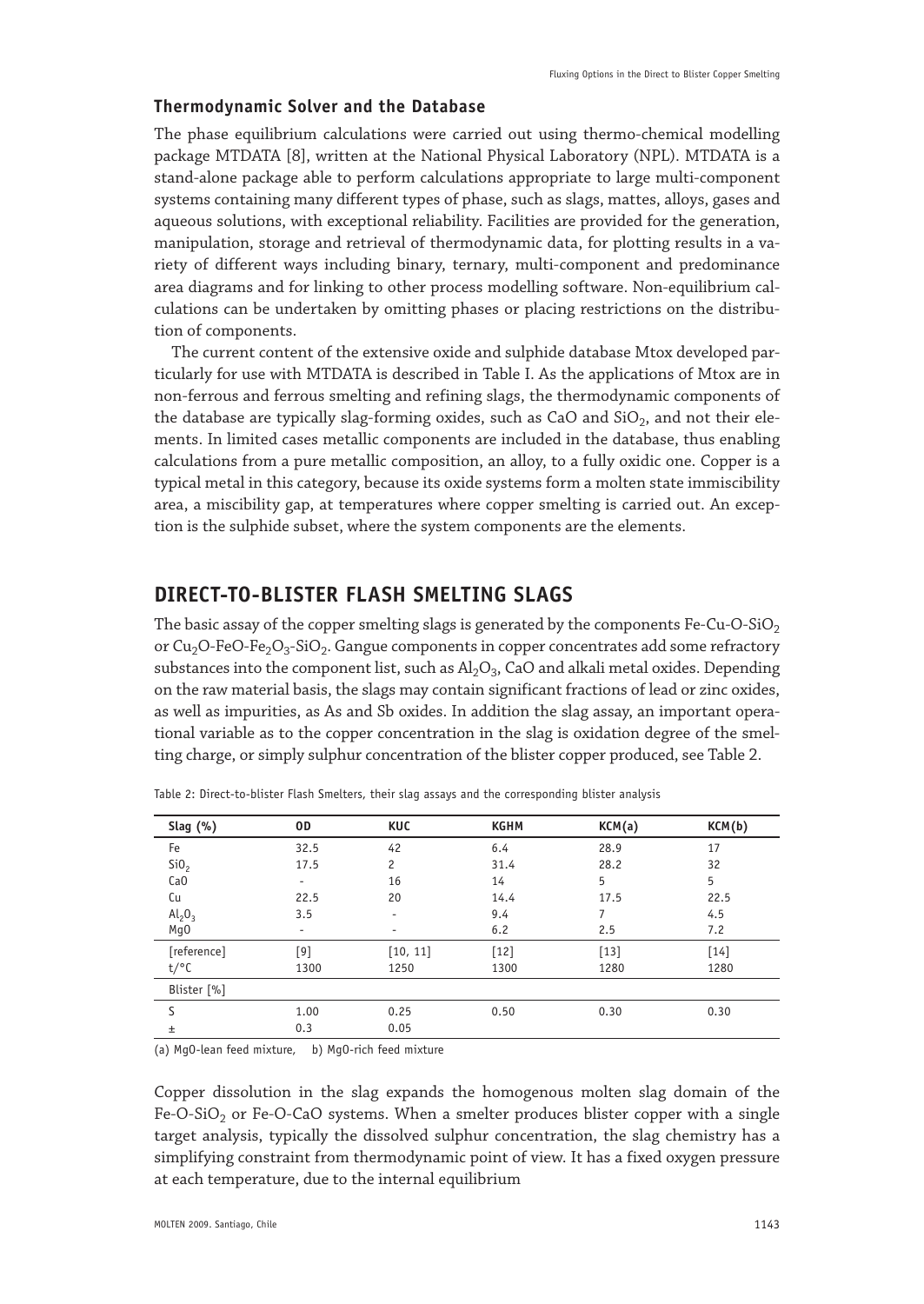$$
[S] + 2[O] = SO_2(g, \approx 1 \text{ atm})
$$
 (1)

The sulphur dioxide pressure in the blister bath or at blister-slag phase boundary must be slightly above the ambient pressure in order to create a gaseous  $SO<sub>2</sub>$  bubble. Thus, the compositional variation of molten blister copper in a DB furnace has one degree of freedom less than otherwise would be the case.

#### **Iron Silicate System**

Olympic Dam smelter uses silica flux for the smelting. The high-copper low-iron concentrate of chalcosite type has a relatively high alumina content in the gangue, increasing the alumina level of the smelting slag to 3-4%. The iron-silicate slags dissolve much copper at high oxygen activities, as demonstrated in Figure 2 for the Olympic Dam slag assay of 17.5 and 22.5% (SiO<sub>2</sub>) at 1% [S] in molten blister copper.



Figure 2: Dissolution of copper in alumina-bearing iron silicate slags in equilibrium with blister copper at 1300°C and  $P_{S_0} \approx 1$  atm; at 1% [S] alumina concentration is 3.5% (Al<sub>2</sub>O<sub>3</sub>)

Figure 2 shows the effect of oxidation degree, here expressed as the sulphur concentration of the blister copper under constraint (1), on the copper solubility in the slag. The slag assay at 1% [S] is similar to the Olympic Dam slag in Table 1, with the equilibrium copper solubility of 16-18% at 17.5-22.5% (SiO<sub>2</sub>). At smaller sulphur concentrations, the slag will be diluted by copper oxides dissolving in the slag. One can see that at 0.5% sulphur in blister copper, the equilibrium solubility of copper in the slag would be≈23% (Cu), depending on silica concentration of the slag.

This slag is typical to many PS-converting operations, but its low silica and relatively high alumina make it non-characteristic to the FSF matte smelting operations, where the silica level is maintained between 30 and 35%. The small mass of slag forming in the smelting ensures high copper recovery in the primary smelting stage, when sulphur concentration of the blister produced is relatively high.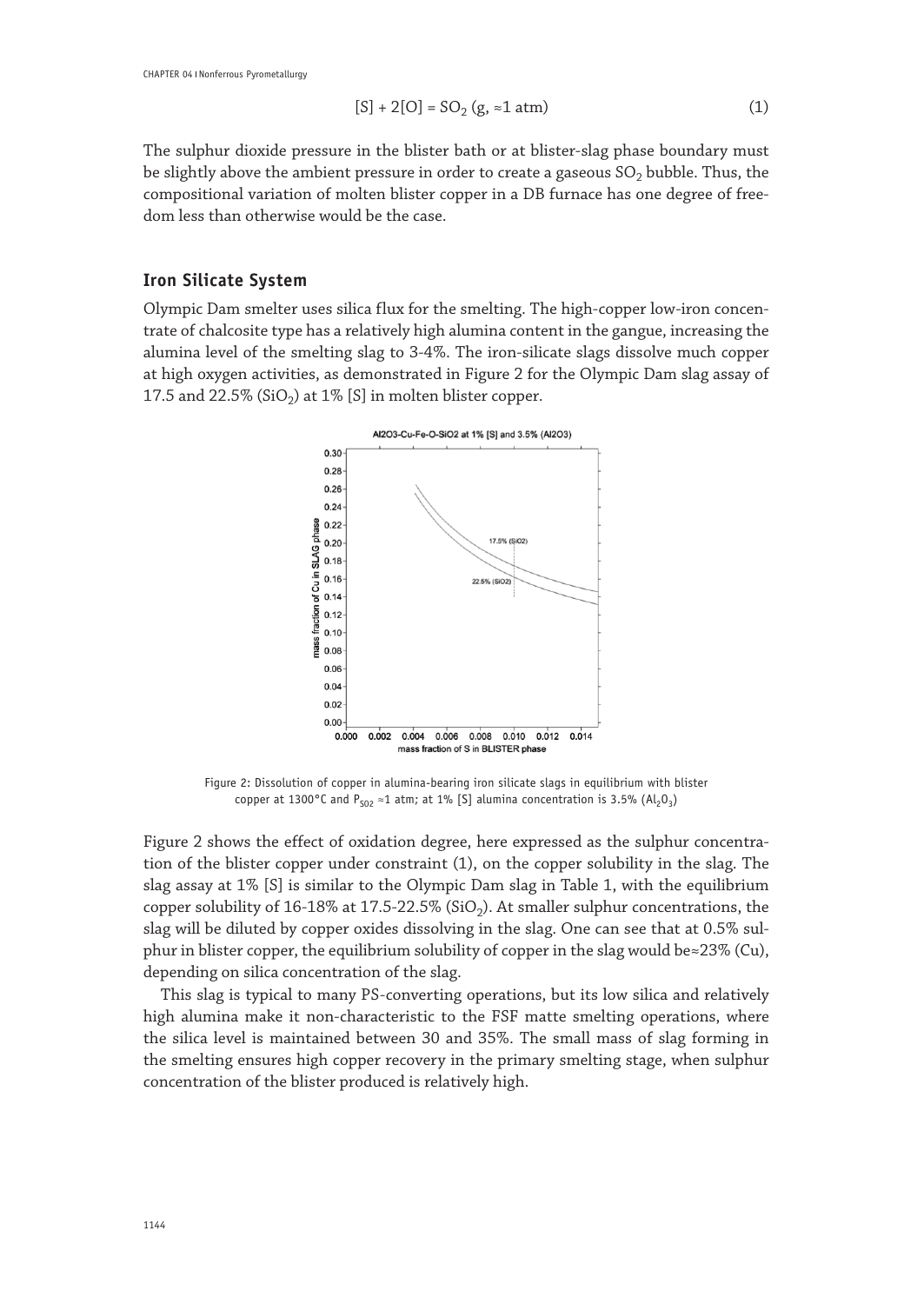# **Calcium Ferrite System**

Calcium ferrite slags are characterised by their wide homogeneity range, extending essentially from iron saturation to pure oxygen [15]. The basic assay of the slags is generated by the components Fe-Cu-O-CaO or  $Cu<sub>2</sub>O-FeO-Fe<sub>2</sub>O<sub>3</sub>-CaO$ . Their activity coefficient of copper oxide is high and thus the solubility of copper is less than in iron silicate slags. They are sensitive to silica and therefore their use in the primary, concentrate smelting step is not possible. The homogeneous slag domain in copper-free systems at  $P_{02}$  = 1 Pa (≈10<sup>-5</sup> atm) is shown in Figure 3.

Calcium ferrite slags in the Flash Converting have the following assay [10]: 16%CaO, 20% Cu,  $42\%$  Fe and  $2\%$  SiO<sub>2</sub>. Sulphur in blister copper is controled to 0.25%. Temperature in the FCF is 1250°C, and in cases of build-up formation in the settler 1270°C [11]. As the activity of lime is high in typical slag compositions, the slagging of arsenic is effective and it may be further controlled by adjusting lime concentration of the slag.



Figure 3: An isopleth of the system Fe-O-CaO as a function of the lime concentration under a constant oxygen partial pressure of 1 Pa ( $\approx$ 10<sup>-5</sup> atm); Mtox 6.0 database

The dissolution of oxygen in the blister copper melt is dependent on the smelting temperature at constant sulphur concentration. Figure 4 shows the equilibrium solubility of oxygen at 0.25% [S] in blister copper, in equilibrium with a calcium ferrite slag containing 18% lime. The graph indicates clearly that the smelting product on this sulphur level contains in excess oxygen in order to remove all sulphur as  $SO<sub>2</sub>(g)$ , which is favourable in terms of the subsequent anode furnace treatment. This condition generally requires sulphur concentrations less than 0.4% in blister copper.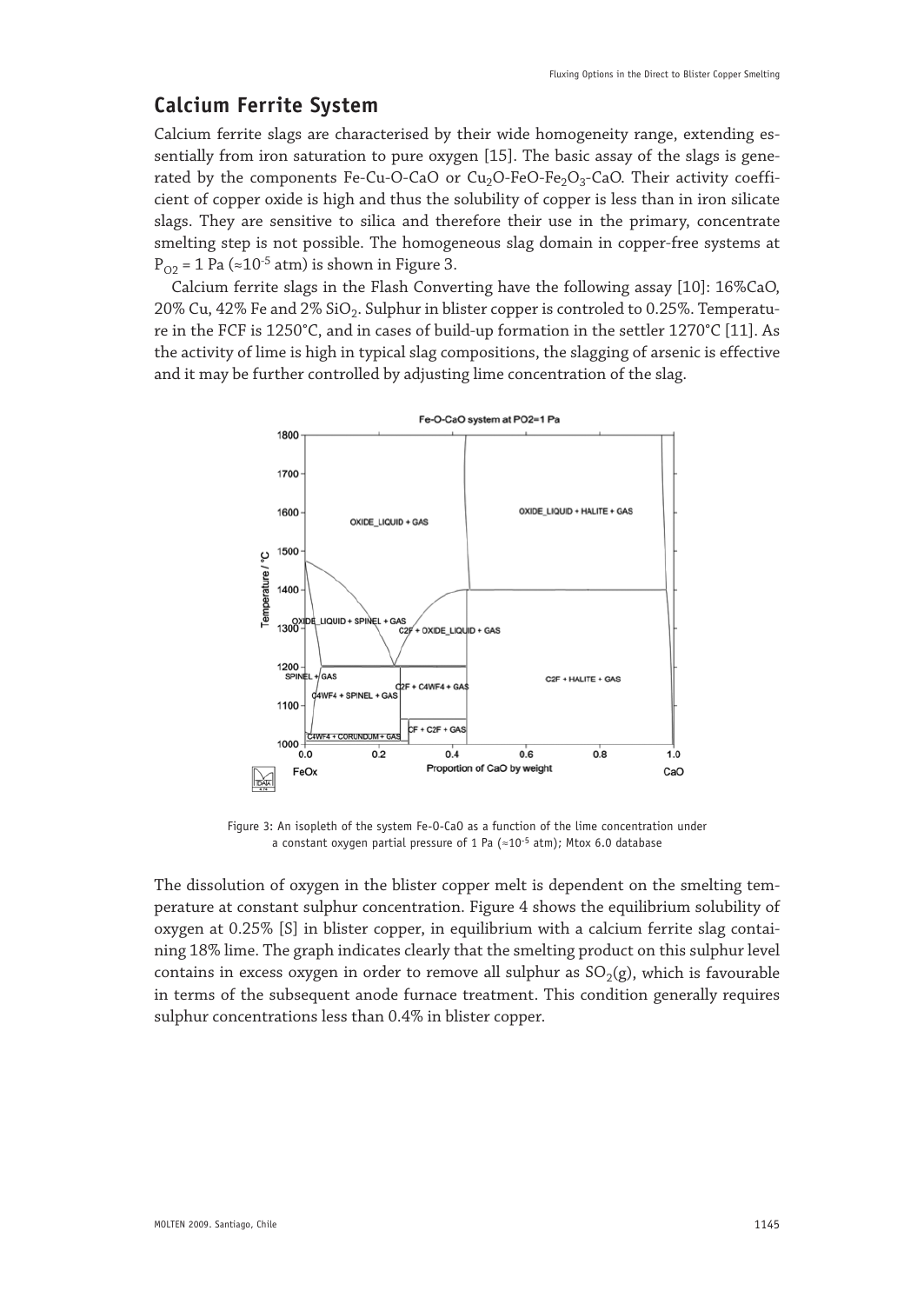

Figure 4: Solubility of oxygen in blister copper as a function of the smelting temperature, in equilibrium with a calcium ferrite slag containing 18% lime and the blister copper has 0.25% [S]

## **Ferrous-Earth Alkali Silicate Systems**

Another group of smelting slags used in the direct blister smelting is vaguely related to the ferrous calcium silicate slags discussed widely in the literature by Yazawa and his coworkers already some time ago [16, 17]. They and other authors have been proposing the use of a number of compositional areas of the CaO-Fe-O-SiO<sub>2</sub> system in non-ferrous smelting processes, and even patents have been applied for carefully selected composition ranges [18, 23], see Figure 5.



Figure 5: Compositional ranges of applied patents on the ferrous calcium silicate slags in copper smelting [18, 23]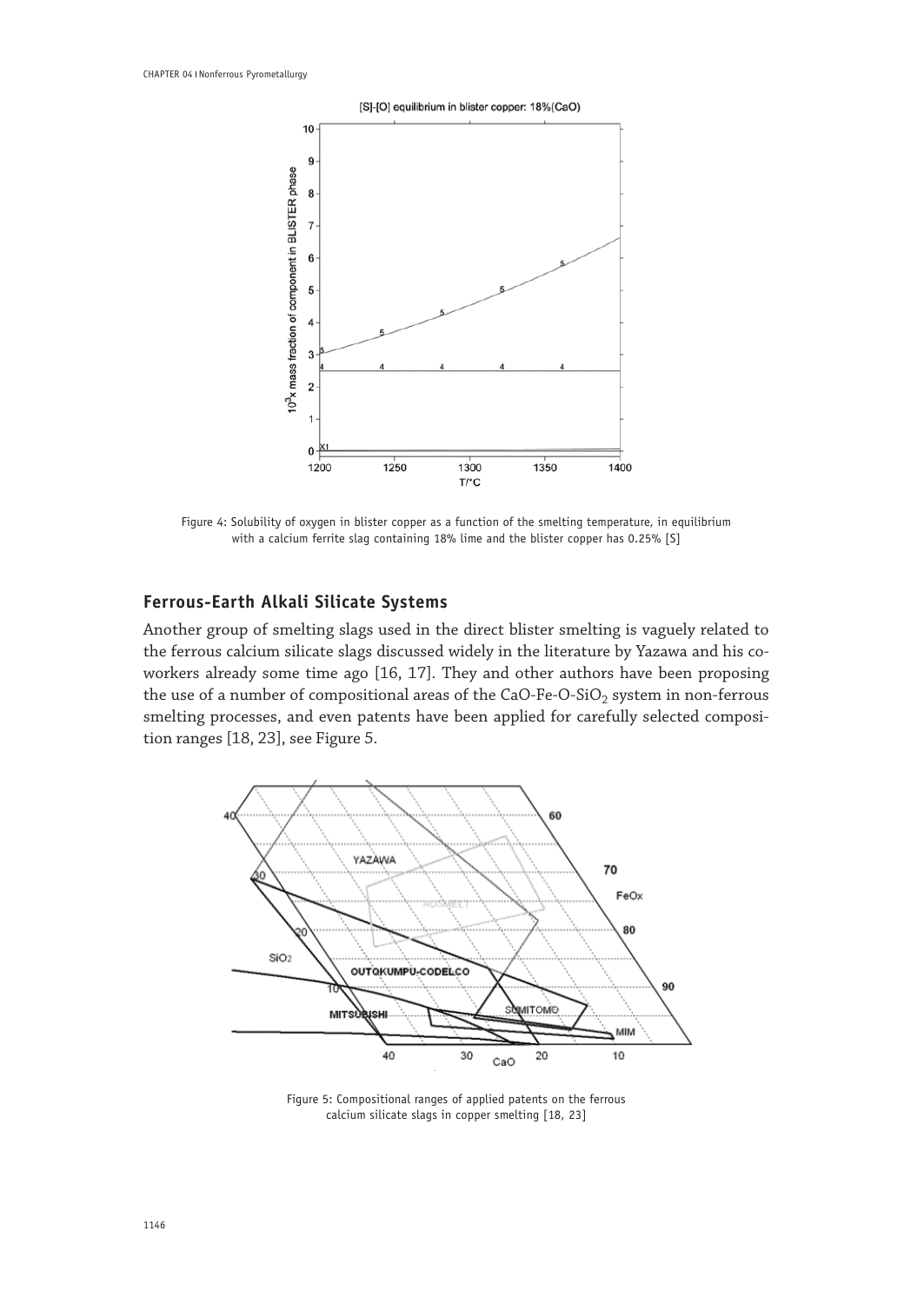

Figure 6: Calculated liquidus isotherm contour plot of the system  $Al_2O_3$ -CaO-Fe-O-SiO<sub>2</sub> in P<sub>O2</sub> = 1 Pa (≈10<sup>-5</sup> atm) at a constant alumina concentration of 10%; Mtox 6.0 database, symbol w refers to weight fraction

Two examples of the application of this fluxing chemistry refer to the KGHM operation in Głogow 2 and the KCM DB smelter. The special feature here is the gangue minerals of the feed mixture, adding significant fractions of alumina as well as magnesia to the smelting slag assay. Very little has been published, however, on the effects of alumina or magnesia on the metal value distributions in the copper smelting [24, 25]. The liquidus contour projection of the system  $A1_2O_3$ -CaO-Fe-O-SiO<sub>2</sub> at 10% ( $A1_2O_3$ ), under oxygen partial pressure of 1 Pa ( $\approx$ 10-5 atm) is shown in Figure 6.

The basic difference between these DB slags is their iron oxide concentration. The raw materials used in Głogow 2 are very low in iron, resulting in slags with less than 10% iron. In Zambian raw materials iron is much higher than in Poland, and the resulting DB slag contains iron oxides in concentrations similar to conventional copper smelting slags, Table 2.

Low-iron silicate slags with alumina and lime at Głogow 2 smelter are typically [12]: 14.4% Cu, 3.4%Pb, 6.4%Fe, 0.05S, 0.2%As, 31.4% SiO<sub>2</sub>, 14.0% CaO, 6.2% MgO and  $9.4\%$ Al<sub>2</sub>O<sub>3</sub>. Tapping temperatures of blister and slag are 1280-1320 °C. The blister produced contains 0.5% S as the target value. EF slag ('waste slag') assay post the slag cleaning is: 0.6%Cu, 1.1%Pb, 0.02%As, 6.3%Fe, 0.01%S, 37.2%SiO<sub>2</sub>, 23.6%CaO, 8.1%MgO and  $10.5\%$ Al<sub>2</sub>O<sub>3</sub> [12]. Limestone is added to EF for improving the slag cleaning. Its essential effect is enhanced mixing of the bath by evolving  $CO<sub>2</sub>(g)$  from decomposing limestone during the reduction period.

The effect of oxidation degree to the copper losses in the KGHM operation is shown in Figure 7, where copper dissolution into the slag is depicted as a function of sulphur concentration of blister copper melt produced at 1300°C. The curve labelled 'base' corresponds to the full slag analysis given above and the corresponding feed mixture with the components given in the legend. The two other curves refer to alternative feed mixtures with 10 or 20% chalcopyrite concentrate added. The operational point of KGHM with 0.5% sulphur in the tapped blister copper ensures copper losses below 15% (Cu) in the slag, whereas the typical blister of KUC would lead to much higher copper concentrations in the slag (see the vertical line and the circle).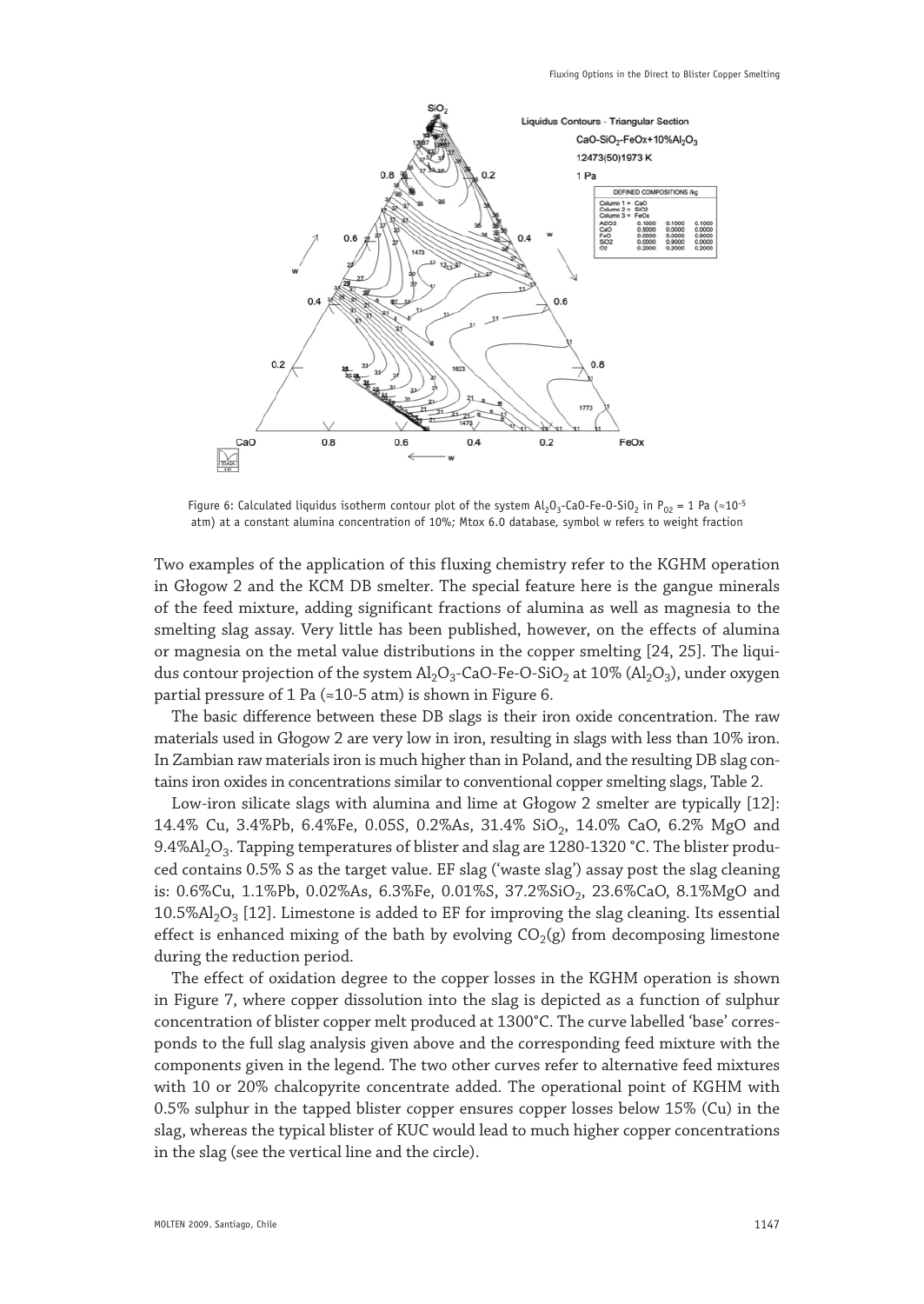

Figure 7: Copper solubility in the Głogow 2-type ferrous-earth alkaline silicate slag as a function of sulphur concentration in the produced blister copper at 1300°C: base = chalcosite type feed mixture, base + 10% = base with 10% chalcopyrite concentrate added; the current operational point is shown as O.

The new DB smelter of Vedanta Group in Zambia [13] has unusual slag chemistry in terms of its silica. The raw material basis at KCM smelter has been estimated to result in the smelting the following FSF slag assay:  $17.5\%$  Cu,  $7.0\%$  Al<sub>2</sub>O<sub>3</sub>,  $5\%$  CaO,  $2.5\%$  MgO,  $28.2\%$  SiO<sub>2</sub> and 28.9% Fe, when the produced blister copper at 1280°C contains 0.3% S [14]. The high-MgO slag contains up to 7% MgO and its assay is given in Table 2. The slag forming in DB smelting contains about 30% (SiO<sub>2</sub>), and its melting point is controlled by lime additions. Alumina in the CaO-Fe-O-SiO<sub>2</sub> system, in equilibrium with blister copper, expands the domain of the molten slag, see Figure 8, and has an impact to copper solubility, too, Figure 9.

The special feature of the KCM operation is that the FSF slag is treated in EF for recovering its cobalt values in two steps; first the dissolved copper will be removed with very low cobalt carry over to the EF-matte and thereafter the slag is treated with a second reduction step for obtaining a CuCoFe-alloy. This discard slag is low in ferric iron and essentially copper-free. Therefore, its melting point is the key point of the FSF slag fluxing, limiting the possible compositions to fully molten slags in the EF only.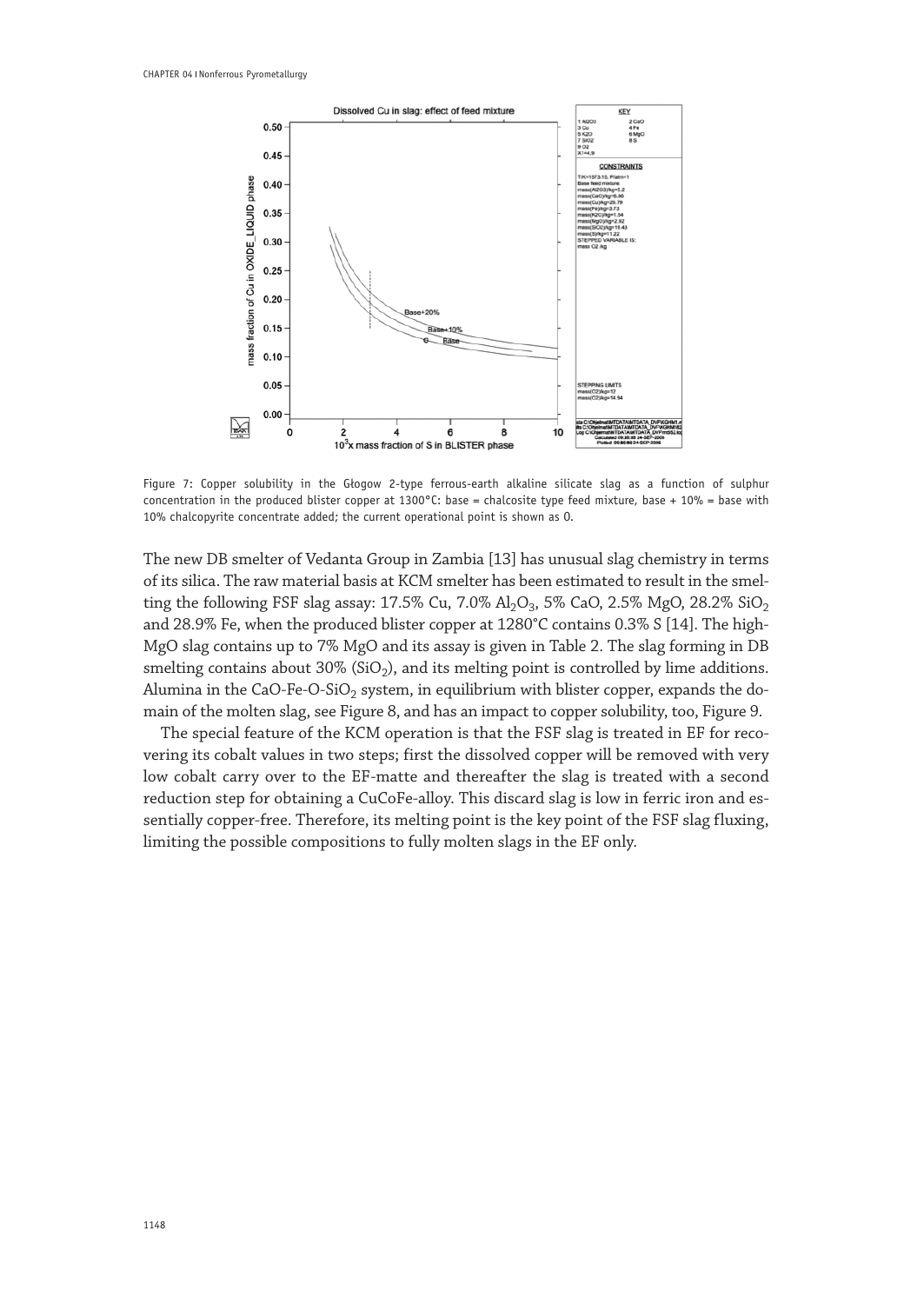

Figure 8: Expansion of the homogeneous molten slag domain by alumina at copper saturation at 1300°C with 1,4 and 7% Al<sub>2</sub>O<sub>3</sub> in the slag and the prevailing oxygen partial pressure P<sub>02</sub>= 1 Pa (≈10<sup>-5</sup> atm)



Figure 9: Solubility of copper in Al<sub>2</sub>O<sub>3</sub>-CaO-Cu-Fe-O-SiO<sub>2</sub> slags at 1250°C along the CaSiO<sub>3</sub>-FeSiO<sub>3</sub> joint, in equilibrium with blister copper containing 0.25% [S]; the effect of alumina in copper losses; thermo-dynamic data from the Mtox 6.0 database

## **DISCUSSION**

Currently, direct blister smelters use three different fluxing chemistries. In addition to the calcium ferrite system used in the Flash Converting, KGHM Głogow 2 smelter utilises high alumina slags with a low iron oxide concentration as a natural assay from their gangue minerals [12]. Olympic Dam operation uses the classical iron-silicate chemistry [9], and the most recent application by KCM adds lime in their high-magnesia high-silica slags for enabling sufficiently low melting point and fluidity to the smelting slag and discard slag post the EF slag cleaning steps [14].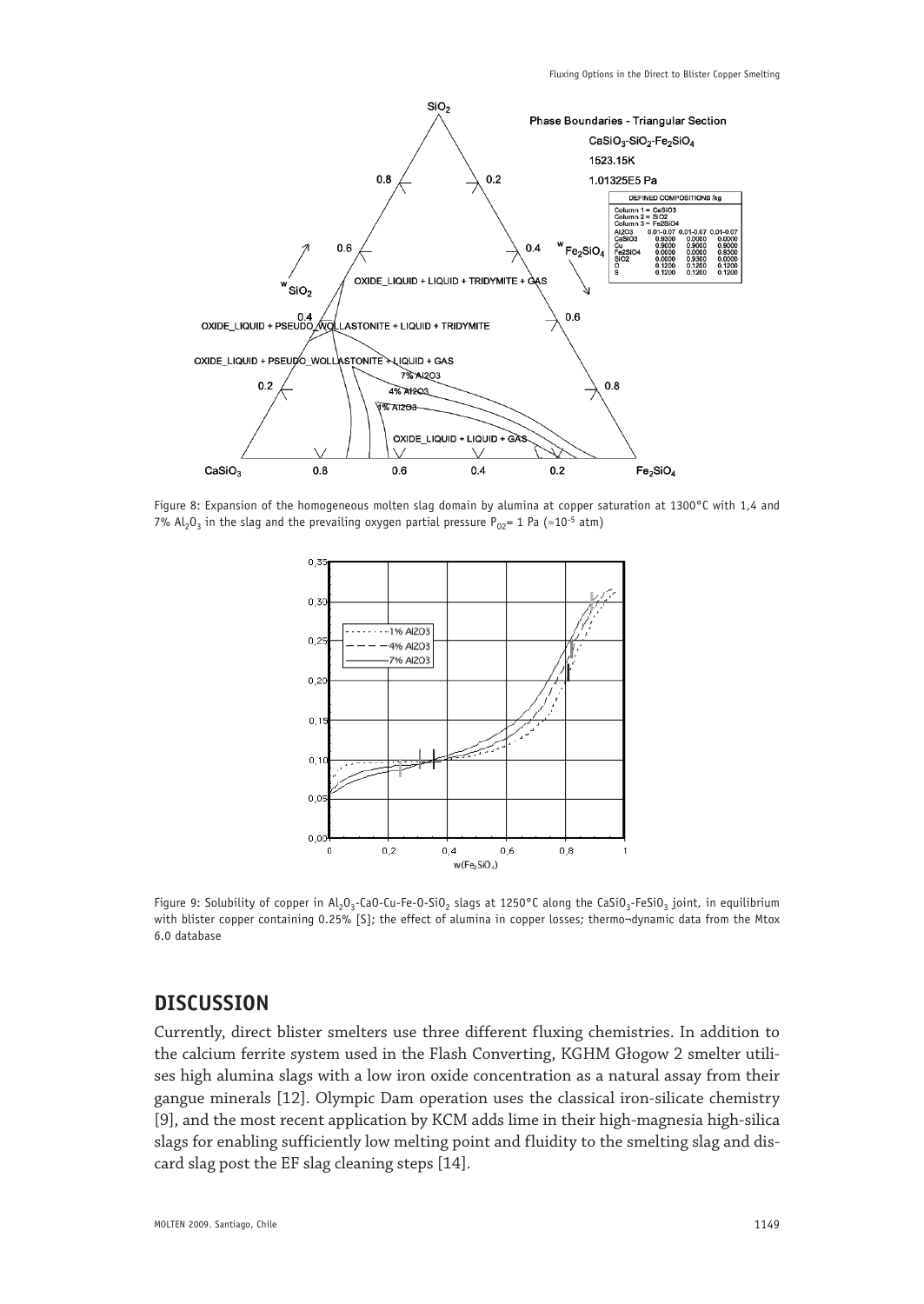Calcium ferrite –type slags allow production of blister copper in the flash converting with a low sulphur concentration of below 0.3% [S], but they are sensitive to gangue components. Mixed earth alkaline silicate slag with alumina provide many similar properties to calcium ferrite slags, but their fluidity may be compromised by the high melting point of the slag and thus proper and accurate fluxing is necessary. Iron silicate slags allow a simple fluxing alternative, which dissolve large amounts of copper and thus may be used at high sulphur levels of the blister copper only.

Predictive properties of the Mtox database can be effectively utilised when designing the slag chemistries in copper smelting for non-conventional raw materials as well as for novel processing conditions. A forthcoming feature of the database will be its extension to transport properties of slags, including viscosity, which is currently under validation.

## **ACKNOWLEDGEMENTS**

The authors wish to express their thanks to MIRO (The Mineral Industry Research Organisation, Birmingham, UK) and NPL for their long-term commitment to the development of the Mtox-group databases.

## **REFERENCES**

- **Smieszek, Z., Sedzik, S., Grabowski, W., Musiał, S. & Sobierajski, S.** (1985). *Głogow 2 Copper Smelter – Seven Years of Operational Experience, Extraction Metallurgy '85*. IMM, London, pp. 1049-1056. [1]
- **Asteljoki, J. & Kytö, M.** (1985). *Alternatives for Direct Blister Copper Production*. A paper presented at 1985 Ann. Meeting of AIME, NY, Feb., 34 p. [2]
- **Anon.** (2007). K*CM Doubling Production Spending US\$700 Million*. Mining Review Africa, (1), pp. 14-15. [3]
- **Kojo, I. & Storch, H.** (2006). C*opper Production with Outokumpu Flash Smelting: an Update*. Sohn Int. Symp. Advanced Processing of Metals and Materials, Vol. 8 (Ed. F Kongoli and RG Reddy), TMS, Warrendale (PA), pp. 225-238. [4]
- **Barry, T., Dinsdale, A. & Gisby, J.** (1993). *Predictive Thermochemistry and Phase Equilibria of Slags*. JOM, Vol. 45(4), pp. 32-38. [5]
- **Sommer, F.** (1982). *Association Model for the Description of the Thermodynamic Functions of Liquid Alloys*. Z. Metallkunde, Vol. 73(2), pp. 72-76. [6]
- **Barry, T.,** *et al.* (1992). *The Compound Energy Model for Ionic Solutions with Applications to Solid Oxides*. J. Phase Equilibria, Vol. 13(5), pp. 459-475. [7]
- **MTDATA.** web site; www.npl.co.uk/mtdata/. [8]
- **Hunt, A., Day, S., Shaw, R., Montgomerie, D. & West, R.** (1999). *Start-up and Operation of the*  #2 Direct-to-Blister Flash Furnace at Olympic Dam. Proc. 9<sup>th</sup> Int. Flash Smelting Congress Australia (Ed. E Nieminen), Outokumpu Oy, Espoo (Finland), pp. 95-113. [9]
- **George, D. B., Mayo, T., Collins, D., George-Kennedy, D. & Newman, C.** (2002). *An Update of the Kennecott Utah Copper Smelter*. Proc. 10th Int. Flash Smelting Congress Finland (Ed. E Tuomikoski), Outokumpu Technology Oy, Espoo (Finland), pp. 79-95. [10]